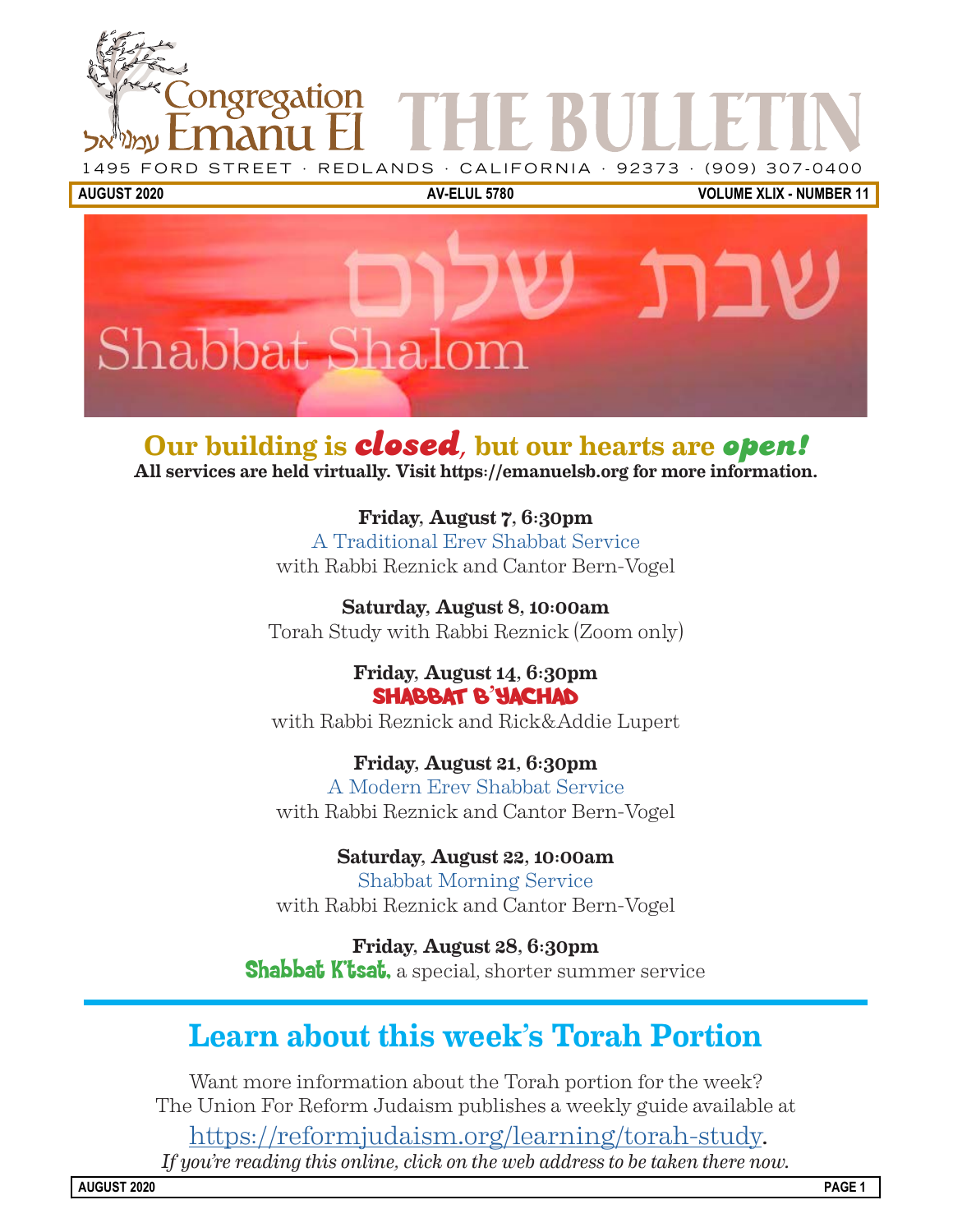## **Rabbinic Reflections**



I can't believe it is August already and the High Holyday preparations began almost a month ago. The cantor and I are hard at work creating an array of unique and innovative offerings for you and your loved ones this High Holyday Season. This year is a different year in so many aspects. With the effects of the

COVID-19 Pandemic bearing down on us, we continue to wear our masks, wash our hands, stay safely at home and try to do right by our fellow human beings. As I write this I have been sheltering at home for over 5 months. Our homes have become our sanctuaries, our offices, our gyms, school houses, camps, safe spaces and much more. This has not been easy on so many. One thing we can be certain about is that in trying times like these we feel the need for each other more than ever! We need you more than ever now as well. Please if you are able to donate to help us keep these innovative offerings coming to you digitally and help us cover the production costs of these digital experiences we would be grateful. Also invite your family and friends to join us, they may decide to become members or supporters of our community. I want to invite all of us to lean into a year of innovation, creativity and Jewish community, by leaning on one another and lifting up others in our communities!

Some innovations we bring you this year include, a daily Elul inspirational video, text or posting on our social media. We will include questions for you to ponder or write about. So please join us on Facebook or instagram and get our daily posts. We will also be offering a Pre High Holyday Drive-through experience at the temple. You will be invited to drive in, hear taste, and experience some special elements of the holiday from the comfort and safety inside your car, and take home a special offering to use during the holidays. We will also be creating small groups for those of you who live alone and would like to celebrate the holidays with others. Together you can experience the majesty of the holidays safely from your homes, but feel connected to a larger group.

This year for Erev Rosh Hashanah we will be conducting a Rosh Hashanah Seder, an exciting interactive delicious inspirational culinary experience which happens around your tables. You will have access to the seder materials and receive some special elements of the seder in a pre holiday gift from us. Whether you live alone or with many, it will be an incredible new experience treasured for years to come. Not to worry throughout the holidays the cantor and I will be coming live to your homes to offer blessings, sermons and other special experiences.

Those are just a few of the special offerings we are busy at work planning to enlighten and lift up your souls this special new year. We can't wait to celebrate with you, in a way unlike ever before. As always in these uncertain times, please let us know if you need support of any kind. We want to be here for you, offering support and care in challenging times.

We pray together as one community, Oseh shalom bimromav hu yaaseh shalom aleinu v'al kol Yisrael, v'al kol yoshvei teiveil. V'imru: May the One who causes peace to reign in the high heavens, let peace descend on us, and on all Israel, and on all the world. Amen.

Rabbi Lindy Reznick

## **Presidential Perspectives**



## Try to love one another right now

Unless you are a lifelong student of 1960s music, you probably aren't too familiar with The Youngbloods, whose only well-known hit was the 1967 folk-rock anthem "Get Together." You might be

hearing it in your head, if you're familiar at all with the music of the time. (If you're reading this online, click here to hear it.)

The music of the 1960s was borne of days of desperation and hope, days of isolation and togetherness. It was borne of a sweeping social movement that demanded equality, love, and understanding. In many ways, today seems much the same.

While in confinement, I am trying to become more tolerant, and less tolerant. More tolerant of people who struggle in ways I never knew. More tolerant of people who suffer with the invisible, yet ever-present urge to connect with others in person. And yet, less tolerant of those who believe their own personal liberties are more important than the common good. This is a time to be considerate, and hopeful, and forgiving to each other. We must consider the consequences to others, the invisible bootprints we leave on the souls of our fellow humans when we are grossly insensitive.

When I am at a loss for what to say or what to do, I look to our spiritual leaders, and to the books that make up our shared heritage. Some of the words of our elders are problematic and raise more questions than they answer. But among all of it, there is one passage, Leviticus 19:18. You may not know it by the numbers, but it says, plainly,

#### Love your neighbor as you love yourself.

Before you venture forth from your homes, think of those who are less healthy, or older, or less prepared than you. How would you feel if someone could do something simple that might save your life... and they didn't?

#### Love your neighbor as you love yourself.

[It's worth saying a second time. I look forward to the day](https://youtu.be/w_inXx-J3nU) I can say it to each of you in person.

Shalom,

Stuart Sweet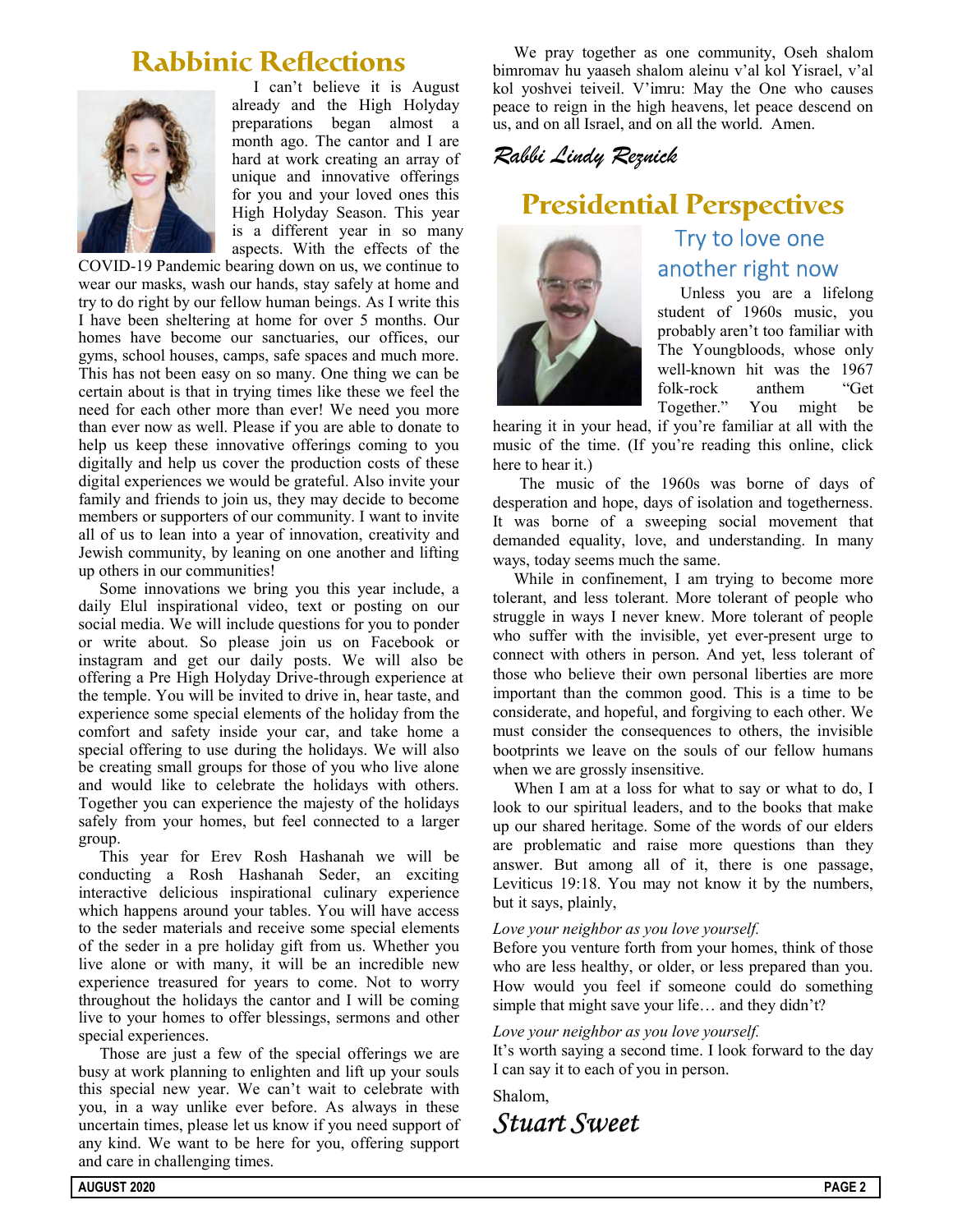## **Cantorial Comments**



The Unbroken

There is a brokenness out of which comes the unbroken, a shatteredness out of which blooms the unshatterable. There is a sorrow beyond all grief which leads to joy, and a fragility Out of whose depths emerges strength. There is a hollow space too vast for words, through which we pass with each loss, Out of whose darkness we are sanctioned into being. There is a cry deeper than all sound, whose serrated edges cut the heart  $-$ …as we break open…to the place inside…which is unbreakable and whole,

…while learning to sing.

[by Rashani Rea from Estelle Frankel's Sacred Therapy]

At our July board meeting, in the spirit of Relational Judaism, our innovative president, Stuart Sweet, asked those present to share something they had learned during these past five months of quarantine and isolation.

Everyone shared insightful and profound examples ranging from positive to negative experiences. We all agree that it has been, and continues to be, a difficult time of separation and isolation without the ability to give or receive hugs, share meals or gather together for social activities or celebrations with one another. We know that in our broader communities, for some, the dynamics of their personal relationships are less conducive or even harmful to being in close proximity, millions are taking financial hits and waves of depression are not uncommon.

On a brighter, more transformative note, however, our collective awareness to the social injustices in our country has been a deeply needed awakening, for every one of us. To paraphrase Gandhi, 'we cannot change the world, unless we change ourselves.' Personally, despite all the technological challenges [of which there are many!] I've been grateful for the opportunity to pause and slow down, deepen my yoga and meditation practice and know that our family can, thankfully, function happily together [most of the time] respecting and sharing our limited space.

I recently heard a story told of one of the original founders of the Institute of Jewish Spirituality, Rabbi Rachel Cowan, of blessed memory. She was in the hospital for treatment and one of the doctors said I heard you do meditation – what sort of meditation do you practice? She responded, 'my life is a meditation practice.'

How can we live our lives more as a continued meditation?? As we approach the High Holy Days in the the time of COVID, we will have the opportunity later this month, to begin our spiritual ascent through the days of Elul. You will be provided with music, prayers, including Psalm 27, inspirational meditations and activities to prepare yourselves, perhaps in ways you've never done before. There will be innovations to accommodate everyone's needs and aspirations for a meaningful High Holy Day experience. The 'nusach' or musical themes of the liturgical prayers according to time and season will help to revive our memories. Music is an emotional reminder of time and space – even if the space may have different surroundings. This year, more than ever, let us all work together to create a sacred space, beginning with ourselves, as we join together, to share what will likely be one of the most unusual and memorable High Holy Day experiences of our lifetimes!

> B'Shalom u'vracha, Cantor Jennifer Bern-Vogel

## **Treasurer's Report**



Dear CEE Congregants, Shalom!

I had Covid-19. Yes, I am one of the millions of Americans who tested positive for the dreaded disease! Fortunately, I had a mild case – fatigue, loss of smell and taste, and some mild muscle aches. I consider myself lucky – I could have been much sicker!

Meanwhile… you should have received your annual dues package in the mail. Please contact Judy Filsinger at the Temple office if you have not received it and she will mail you a package. We need to get an accurate account of monies we can count on for the upcoming fiscal year. Please be as generous as possible with your commitment this year. Although we cannot meet in our beautiful sanctuary for services, it still needs to be maintained and bills still need to be paid. The Board of

Directors is carefully watching all expenses and only spending what we need to keep our congregation functioning.

I will publish the annual 2019/2020 income and expense statement in the Temple Topics in the September issue. Currently I am reviewing all of the income and expenses and analyzing the changes from prior years.

Meanwhile – if you have any questions or concerns about our budget or our current finances, please call or text me at 704-756-7427 or send me an e-mail address at kathy.rosenfeld@gmail.com.

With warm wishes for good health! Kathy Rosenfeld

AUGUST 2020 PAGE 3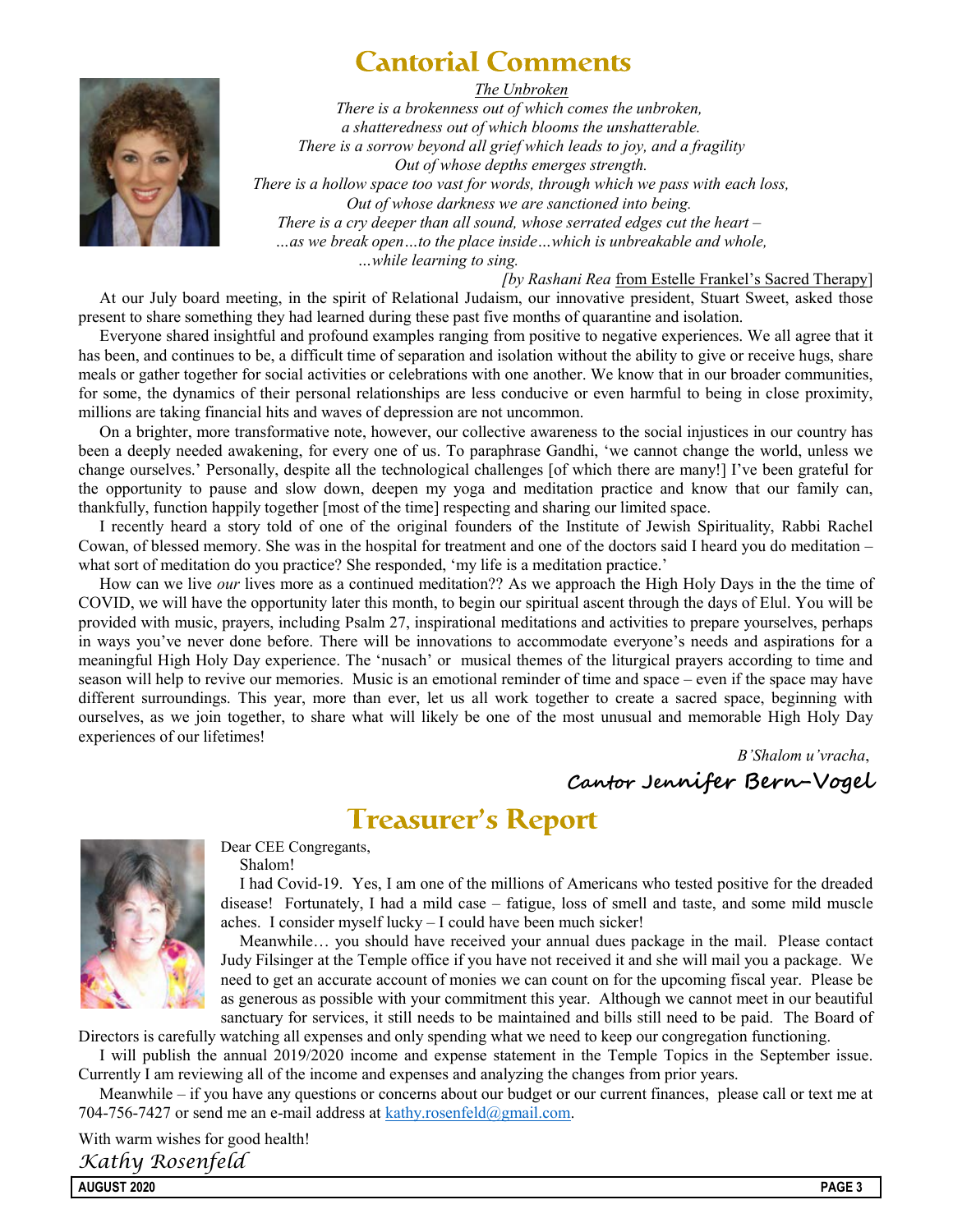## **Sisterhood Speaks**



Shalom friends,

I am sure you are all wondering, as am I , when 2020 will give us a break.

As I sit in my office wondering what to write, I can't help but feel hopeful. I know that it seems strange given the events that have transpired this year to date, but as an eternal optimist, I always will look for that silver lining! And I am certain that EVERYBODY could use some hope.

So here is looking towards our High Holy Days. Our new year 5781. Things will be different, no doubt!

Services will not be presented in a way that everyone wants, but they will be the best that we have to offer given the circumstances, with all of the caring and love that your leadership has to offer.

It is up to us as a community to accept the limitations that "life" has put on us and rejoice in that we are still here, doing the best we can, and that is really all that is fair to ask of any of us.

I think that if 2020 has taught us anything, it is to appreciate what we have no matter what it is. Please feel free to reach out if you can help or need help.

Please feel free to reach out if you need connection or know someone that could use a connection. We are all in the same storm, we just have different tools. Let's work together to get through this.

In Sisterhood

Karyn Lehmann

President, Sisterhood, sisterhood@emanuelsb.org

## **From Our Director of Education & Youth**



Purim in July... This is what I am thinking about these days.

Why Purim? Because it's a joyous holiday that always lifts up my spirit and it was SJL's last gathering before the COVID 19 stay at home order.

I miss the SJL days, the students and families, teachers, and Madrichim. I miss Sunday mornings, getting early to a very quiet Temple, and then as the minutes pass by, students and family arrive and there are voices and laughter.

Although we have time until next Purim, I am looking forward to seeing all our students

again soon.

This is why we are planning the new SJL year according to the state guidelines. We will begin the school year online and hopefully very soon transfer to in-person learning.

Please save the dates August 16th (exact time TBD) for a fun drive through celebration and SJL registration and August 23rd for the first day of our zoom learning. Please note that the drive-through will follow all the health guidance for social distance.

We don't know what the future holds but we will adapt to whatever comes and we will make lemonade from these lemons!

Stay safe and I look forward to seeing all of you very soon.

Marcela Lavi

Director of Education & Youth,  $si\rightarrow\alpha$ emanuelsb.org

**Board of Directors Meeting Thursday, August 20, 7:00pm via Zoom All are welcome**

**Contact Sisterhood President Karyn Lehmann for Sisterhood meetings.**

 $\mathcal{L}_\mathcal{L}$  , and the set of the set of the set of the set of the set of the set of the set of the set of the set of the set of the set of the set of the set of the set of the set of the set of the set of the set of th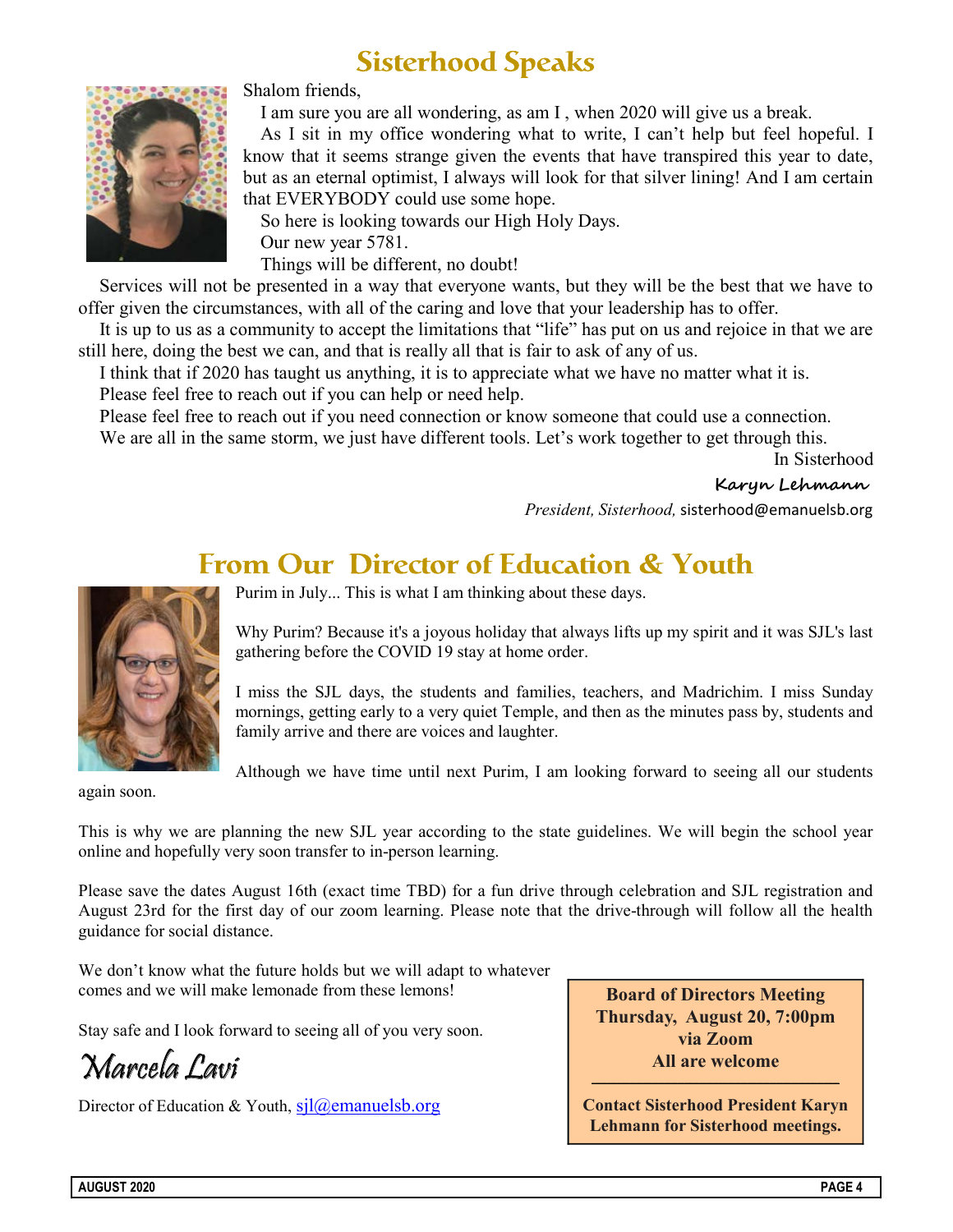

#### Mental Health Awareness in Action Resilience

Times of change are stressful. They often require the capacity for resilience. The change may involve a radical alteration of our normal ways of living, or a dramatic change in the political or social climate. For example, adjustments in race relations. Or other changes, like earth-wide and local climate change, or technological change that is disorienting. Or all of the above. Times like now.

We're needing heaps of resilience these days. Positive Psychology has a couple of suggestions:

- DOORS CLOSED DOORS OPEN Just let the old ways, expectations, and hopes stay behind us. Close those doors. But look around for the new doors that can be opened. And open them, walk through, and use our energies and creativity to cope with and make ourselves comfortable with what the world presents now. That may mean becoming more aware of and shifting our understanding and attitudes. It may mean taking new actions. This is walking through the new open door.
- USING VALUES TO BUILD RESILIENCE Bring our personal values into the front of our minds. What really matters to us? What principles do we stand on, derive support from? What makes life worth living? Dwell on that and articulate those values in some way. Write them down. Draw or paint them. Make a collage of them. Then talk about them. Somehow, when our values are in the forefront of our minds, we steady ourselves and respond more calmly to stresses. The psychologists have even measured this by examining our stress hormones.

And tell our stories. In your own life describe a time when change happened that you didn't want, but it led to something new that became part of the life you've created. And describe a time when one of your bedrock values helped you make a difficult life decision, and how your life moved on from that moment.

"Resilience is not a trait that people either have or do not have. It involves behaviors, thoughts, and actions that can be learned and developed in anyone."

These suggestions and the quote are part of a Resilience Toolkit from PositivePsychology.com.

#### Heidi Nimmo and Nancy Sidhu,

Co-Chairs, Mental Health Awareness In Action (MHAIA)

## In Memoriam זכרונם לברכה

We note with sorrow the recent death of

#### Victor Fenster

He is survived by his three children Jean Korngold, Gary Fenster, and Jon Fenster; and his 5 grandchildren Jacob, Taylor, April, Hogan and John.

> May the memories of the righteous be for a blessing

# SISTERHOOD GIFT SHOP

We now are all beginning to REALLY understand how such a small virus can monumentally change everything we have ever known to be true. Work, school, sports, shopping, hanging out with family and friends, coming to schul and worshiping together; all that was familiar has been pulled out from under us. Stay Safe, Stay Home we were told in March, leaving us to wonder when Go out, Enjoy will come our way?

Sabbath, Holiday and Festival services, programs, learning, all that we think of when we picture our joy being members of Congregation Emanu El, will be zooming to the device of your choice for the time being.

Your CEE Gift Shop has many items available to enhance your home worship and celebrations.

#### Just a few things for your consideration:

SHABBAT Kiddush cups, Candlesticks, candles, Challah covers, Havdallah candles, Havdallah sets (spice box, cup & candle holder) Equali-TEA to sip.

BOOKS and CARDS for learning, understanding, AND MUCH MORE!!

Contactless delivery of your gift shop purchases is and will continue to be the "new norm".

Please contat gift shop manager, Lisa Wise-Wolk at 909-723-3238.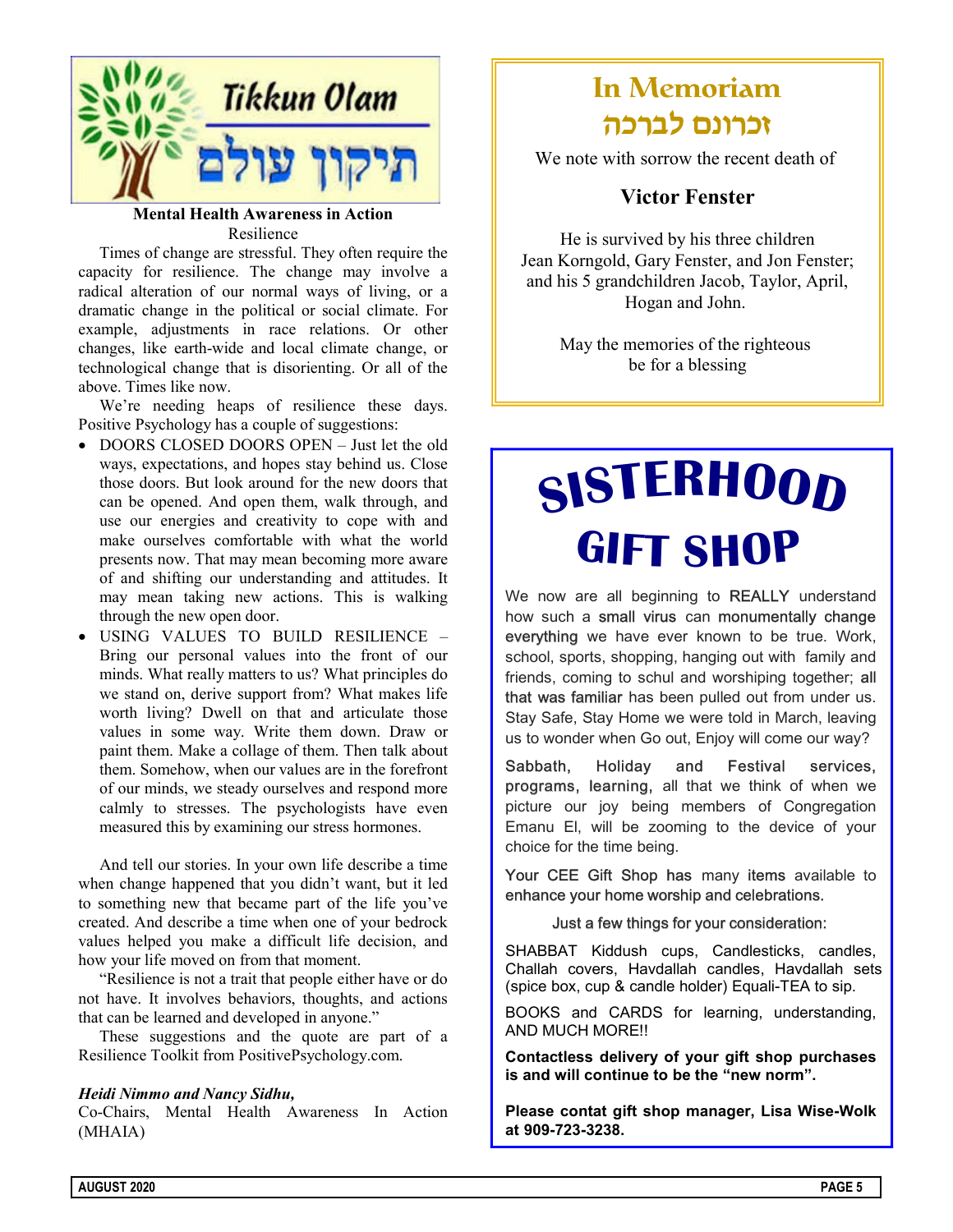## **Happy Birthday!!!** יום הולדת שמח

We rejoice with those whose birthdays occur in August and wish them a Mazal Tov:

|          | 1-August Kevin Posalski   |      | 11-August Korrynn Katzman          |            | 24-August Michelle Smith           |
|----------|---------------------------|------|------------------------------------|------------|------------------------------------|
| 2-August | Margie Orland             |      | 12-August Chelsea Ferguson         |            | 25-August Stephen Levine           |
| 3-August | Philip Snofsky            |      | 13-August Dip Sidhu                |            | 26-August Donna Strain             |
| 3-August | Adam Dick                 |      | 13-August Jakob Paisner (17 years) |            | 27-August Jay Donenfeld            |
| 6-August | Irving Warsaw             | old) |                                    |            | 28-August Rachel Beasley           |
| 7-August | Richard Nachman           |      | 14-August G. Bud Charlick          |            | 28-August Arya Lalezarzadeh (17    |
|          | 7-August Hogan Fenster    |      | 17-August Alan Helfman             | years old) |                                    |
|          | 8-August Heidi Nimmo      |      | 19-August Jeffrey Raynes           |            | 28-August Jacob Longoni (13 years) |
| 8-August | Cindy Douglas             |      | 19-August Annie Swedlove           | old)       |                                    |
|          | 8-August Adam Schwartz    |      | 20-August Philip Gold              |            | 30-August Penny Schwartz           |
|          | 10-August Alexander Brown |      | 20-August Benjamin Fagan           |            | 30-August Richard Malacoff         |
|          | 10-August Kimberly Uffer  |      | 21-August Gerry Porter             |            | 31-August Susanne Pastuschek       |
|          | 11-August Jack Katzman    |      | 21-August Jake Kurily              |            | 31-August Tronie Rifkin            |
|          | 11-August Myriam Acevedo  |      | 24-August Nicole Smith             |            |                                    |

## **Happy Anniversary!!!**

We extend a hearty *Mazal Tov* to the following whose wedding anniversaries occur in the month of August:

| 3-August Zeeda & Roy Nierman                   | 21-August Troy & Beth Freimuth        |
|------------------------------------------------|---------------------------------------|
| 4-August Ina & Aaron Katz                      | 22-August Roberta & Philip Gold       |
| 5-August Janet & Fredric Rabinowitz            | 26-August Joanne & Donald Singer      |
| 6-August Kathleen & Alan Helfman               | 27-August Susan & Paul Shimoff        |
| 18-August Judy & Martin Handleman              | 27-August Catherine & Clifford Hiller |
| 18-August Barbara & Michael Smith              | 28-August Jennifer & Kevin Posalski   |
| 18-August Kimberly Wolfe-Morgan & David Morgan | 31-August Jeanette & David Swedlove   |

### **We Gratefully Acknowledge**

We gratefully acknowledge these contributions to our various temple funds:

#### TEMPLE FUND

In observance of the Yahrzeits of… Ruth Snofsky by Philip Snofsky Charles Silverberg by Marsha and George Hanover Ryan Clark by Shauna and Walt Van Horn Edith Kaufman Emanuel by Michelle Anctil Eva Emanuel Westerling by Michelle Anctil Howard Forman by Myral Bellman Louis Forman by Myral Bellman Marilyn Jaffe by Heidi Denhertog Rachel Glogas by Ethel McAfee Gertrude Loria by Judy Miller Lucile Upin by Joanne and Don Singer For recovery of Phyllis Sweet by Margie Orland Kimberly Wolfe-Morgan by Margie Orland Lewis Plaut by Margie Orland Phyllis Sweet by Leslie and William Soltz In honor of Daveed Morgan receiving his Master's Degree by Margie Orland Lisa Wise-Wolk and Kerry Wolk's special birthdays by Leslie and William Soltz CHERRIE LUBEY FLOWER FUND In observance for the yahrzeit of …

Irmgard (Irmi) Blum by Sonia Blum Lavitt

#### RABBI LINDY REZNICK DISCRETIONARY FUND

In honor of… Rabbi Lindy Reznick's service to our congregation by Michele and Paul Zipperstein

CANTOR JENNIFER BERN-VOGEL DISCRETIONARY FUND In honor of … Cantor Jennifer Bern-Vogel and Ira Vogel's 25<sup>th</sup> wedding anniversary by Margie Orland Cantor Jennifer Bern-Vogel's service to our congregation by Michele and Paul Zipperstein

#### CEMETERY FUND

In observance of the Yahrzeits of… Nathan and Eleanore Zipperstein by Kathy and Robert Zipperstein Haskell Silver by Shelley and Barry Silver Aaron Brill by Shelley and Barry Silver In memory of … Eliot Moss by Sonia Moss Eliot and Doris Moss by Sonia Moss In honor of … Marty and Hilary Kamenir by Kathy and Robert Zipperstein

AUGUST 2020 PAGE 6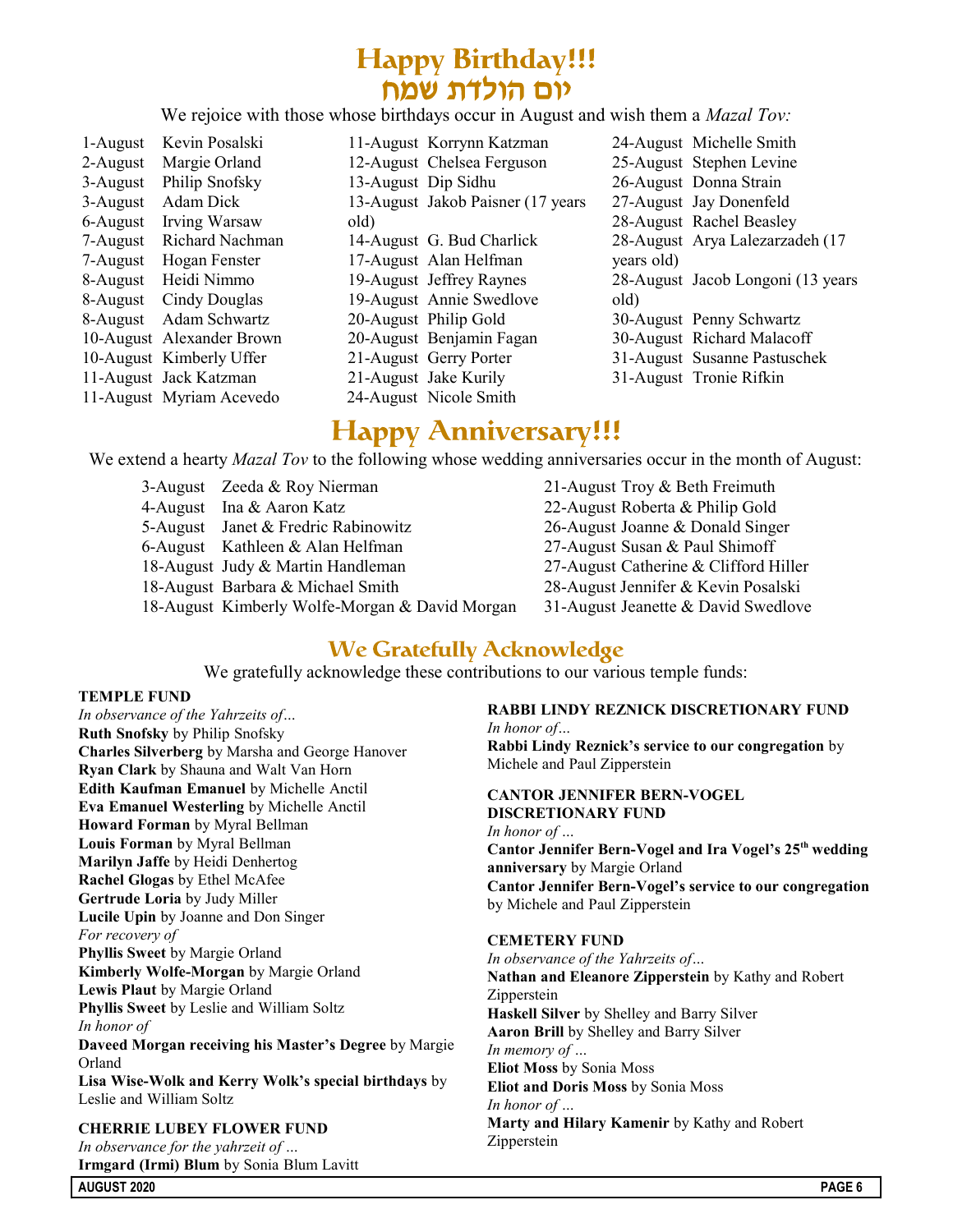## **Yahrzeits**

The following Yahrzeits will be observed during the month of August: Those with a  $(\triangleleft)$  are inscribed on the Wall of Perpetual Memorial:

| August 7-8                                      | <b>August 14-15</b>                              | <b>August 21-22</b>                             | <b>August 28-29</b>                            |
|-------------------------------------------------|--------------------------------------------------|-------------------------------------------------|------------------------------------------------|
| Sally Adams                                     | <b></b> Hermine Alexander                        | <b><math>\triangle</math></b> Martin Barrad     | <b><math>\blacklozenge</math></b> Isaac Albert |
| <b>⊅</b> Lena Anker                             | Richard Altheimer                                | Shifra Blumen                                   | $\star$ Leah Blizin                            |
| <b><math>\triangle</math></b> Sylvia Becker     | $\bigstar$ Kurt Becker                           | <b>☆Florence Allen Brill</b>                    | Leah Charson                                   |
| Enia Ciolko                                     | $\triangle$ Albert Bell                          | Penni Clark                                     | <b><math>\triangle</math>Harry Cohen</b>       |
| <b>Mildred Cohen</b>                            | <b><math>\triangle</math></b> Mollie Binder      | $\triangle$ Jack Cohen                          | <b></b> Esther Edelman                         |
| <b><math>\triangle</math>Selma Davidson</b>     | Fanny Cohen                                      | Anna Cohen                                      | Marguerite Feldheym                            |
| Sylvia Diner                                    | Francelene Cohn                                  | <b><math>\triangle</math>Morris Coleman</b>     | Muriel Frankel                                 |
| Rachel Einbinder                                | <b>⊅Paige Cowan</b>                              | $\triangle$ Minnie Einbinder                    | <b><math>\triangle</math></b> Samuel Goldstein |
| <b><math>\triangle</math>Tom Feigenson</b>      | Myra Epstein                                     | Rachel Getzoff                                  | $\bigstar$ Rose Hearsh                         |
| <b>⊅Hyman</b> Fox                               | <b><math>\triangle</math>Sarah Finkleman</b>     | $\triangle$ Lenore Harris                       | <b>‡</b> Bertha Lavitt                         |
| <b>☆Harriet Gimpel</b>                          | Bertha Goldschlager                              | Theresa Herbstrieth                             | <b><math>\triangle</math>Joan Leinen</b>       |
| $\triangle$ Estelle Gold                        | <b></b> Ruth Greenwood                           | <b><math>\triangle</math>Aaron Jacobs</b>       | <b><math>\triangle</math>Al Lubey</b>          |
| $\triangle$ Jack Golden                         | Jon Hankin                                       | <b></b> Rose Jaffe                              | Ned Lurie                                      |
| <b><math>\triangle</math>Sonia Goodman</b>      | Lynda Hankin                                     | <b>⊅</b> Lester Kantor                          | <b><math>\triangle</math>Arthur Michael</b>    |
| <b>★Frances Herzig</b>                          | <b>⊅David Hearsh</b>                             | <b><math>\triangle</math></b> Beatrice Kay      | Harold Pike                                    |
| <b>‡Constance Hochstein</b>                     | Helen Kohn                                       | <b></b> Rose Lampel                             | <b>‡Bess Pollack</b>                           |
| <b><math>\triangle</math></b> Samuel Kassel     | <b>⊅Jerry Kravitz</b>                            | <b><math>\triangle</math></b> Yetta Litwin      | <b><math>\triangle</math>Adele Rosenzweig</b>  |
| <b>Martin Kronick</b>                           | Micaela Lang                                     | Morris Marcus                                   | <b>☆Sonia Rovell</b>                           |
| Solomon Lavick                                  | Dave Larky                                       | $\triangle$ Fred Miller                         | <b>☆</b> Bertha Sacks                          |
| $\triangle$ Moses Lerner                        | Elizabeth Lelchook                               | <b><math>\blacklozenge</math></b> Sophie Nourok | Anne Schwartz                                  |
| Laura Levy                                      | Isaac Lewin                                      | $\triangle$ Martha Rosen                        | Al Schwartz                                    |
| Dave Lubey                                      | Gertrude Lipsky                                  | <b><math>\triangle</math></b> Mary Rushall      | <b></b> Esther Steinsapir                      |
| <b>*Louis Lubinsky</b>                          | Anne Lowenstein                                  | <b>⊅Joseph Selznick</b>                         | Milton Stern                                   |
| $\triangle$ Sol Parkin                          | <b><math>\triangle</math>Samuel Lubinsky</b>     | <b><math>\triangle</math>Isadore Shaller</b>    | <b>☆Sherwin Tilton</b>                         |
| <b>Barney Pasman</b>                            | Jerry Lurie                                      | <b><math>\triangle</math>Sol Sussman</b>        | <b>☆Ruth Trachtenberg</b>                      |
| Marielle Pastuschek                             | <b><math>\triangle</math>Steven Maltzman</b>     | Dorothy Todd                                    | $\triangle$ Gertrude Weiss                     |
| <b><math>\triangle</math></b> Saydee Philipson  | <b>☆Herbert Maltzman</b>                         | <b><math>\triangle</math>Jack Trachtenberg</b>  | Elaine Wolfson                                 |
| <b><math>\triangle</math>Sunny Rabenstock</b>   | Fannie Marcus                                    | *Alex Weiss                                     | Rose Young                                     |
| Harold Rothstein                                | Linda Pyrtle                                     |                                                 |                                                |
| $\triangle$ Max Schoenheim                      | Nathan Schwartz                                  |                                                 |                                                |
| $\triangle$ Ida Silk                            | <b> ⊄Elias</b> Simon                             |                                                 |                                                |
| <b>☆</b> Adelaide Snyder                        | Bonnie Tonneson                                  |                                                 |                                                |
| Isadore Steinberg                               | <b><math>\triangle</math>Harold Victor</b>       |                                                 |                                                |
| <b><math>\triangle</math></b> Grayce Tannenbaum | $\bigstar$ Fannie Walder                         |                                                 |                                                |
| Jack Wixen                                      | <b><math>\triangle</math>Geraldine Weinstein</b> |                                                 |                                                |
|                                                 |                                                  |                                                 |                                                |

# last chance sale WALL OF PERPETUAL MEMORIAL

**Prices on names on our Wall of Perpetual Memorial will be going up after the high holy days. Why not reserve names for your loved ones now at the current price? Call the office for more information at (909) 307-0400 or cee@emanuelsb.org.**